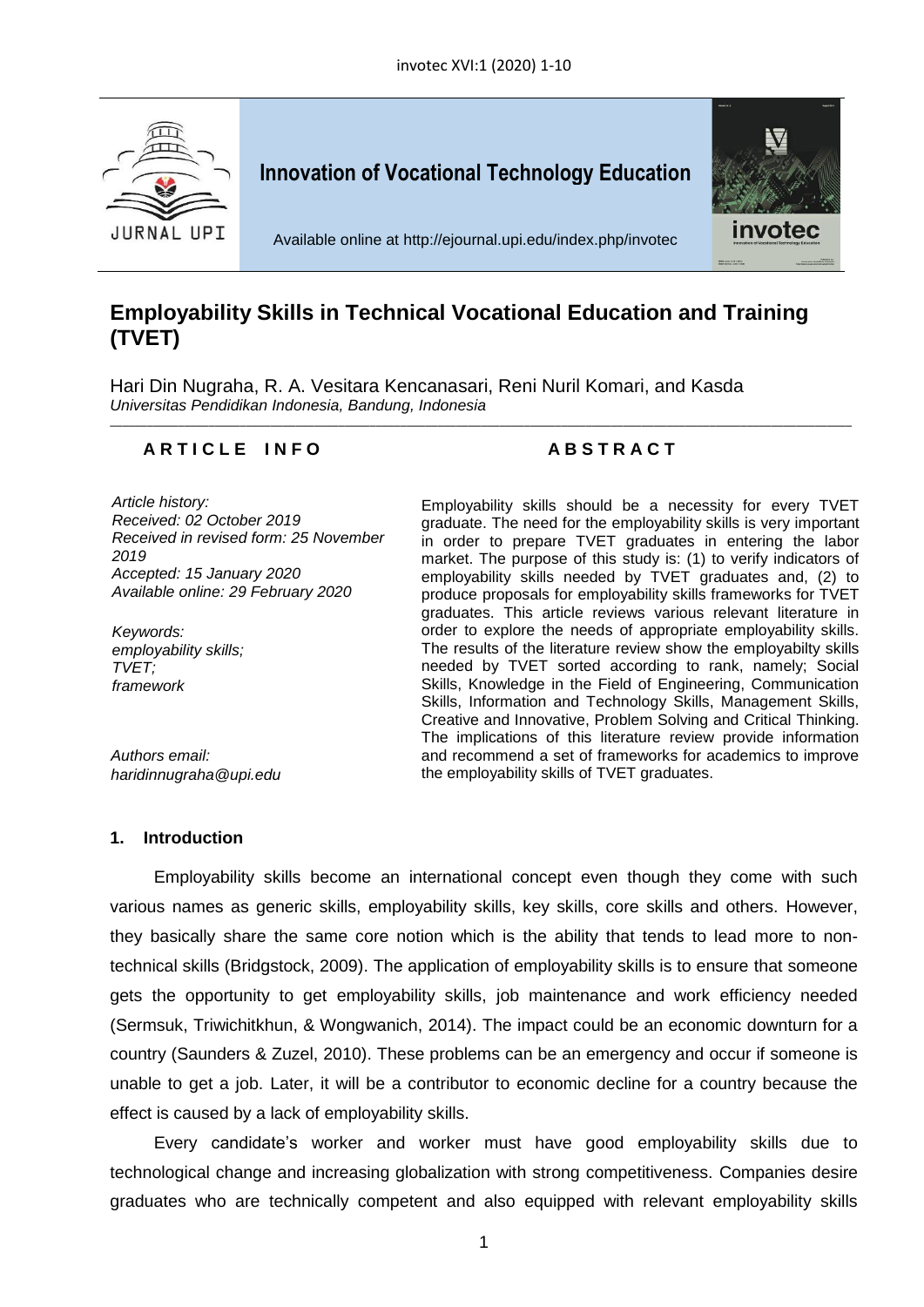(Pitan, 2016). Employability skills are work skills that refer to general or non-technical competencies including achievement, understanding and personal attributes that make an individual able to get a job and become successful in his chosen job (Ju, Zhang, & Pacha, 2012; Mello et al., 2017). Implicitly, Employability skills mean that skills can be transferred as well as basically the ability to increase efficiency in work (Simatele, 2015). Employability skills are also a guide on how to get jobs according to their professional field qualifications, thereby increasing the attractiveness of being recruited by companies (Cavanagh et al., 2015). Therefore, workers can survive in their jobs and reach a top career in their field work.

Employability skills are verified into seven skills that are considered important by industry, namely; foundation skills; (basic skills, thinking skills, personal quality) and workplace competencies; (resources, interpersonal, information, system, technology) (Digest et al., 2000). More specifically, personal skills are skills that can be a means of working with others (Spinks, Silburn, & Birchall, 2007). Communication skills are needed by graduates because every job requires initiative, flexibility, and one's ability to accept different tasks (Hanafi, 2014). these skills allow someone to be able to read the opportunity to succeed in because it has a good effect on how a person works (Kazilan, Hamzah, & Bakar, 2009; Sisodia & Agarwal, 2017).

Employability skills can be obtained through training and skills in industrial internships as if they are working in an industrial situation (Kazilan, Hamzah, & Bakar, 2009). Employability skills should be a must for every graduate. Integrating employability skills in learning is expected to produce graduates who are ready to be recruited by the company. Educational institutions as providers of graduates must respond quickly to any changes employabiliy skills that have the knowledge, skills that are in accordance with the requirements that are demanded by the industry.

This study focuses on reviewing the most essential literature findings of the employability skills attributes for TVET graduates. This is crucial and important to do further research. As an appropriate step option, by identifying and verifying from finding employability skills indicators that are considered important and strategic for graduates, so they can be absorbed more by the industry.

In addition, the result of these research will be a framework which can be a proposal and reference material as an anticipation steps in TVET curriculum preparation to students who will enter the workforce.

The objectives of this study are: (1) to verify indicators of employability skills needed by TVET graduates; (2) to produce employability skills frameworks proposal for TVET graduates. The data will be reviewed from the available various literature in order to obtain the relevant and appropriate employability skills need.

2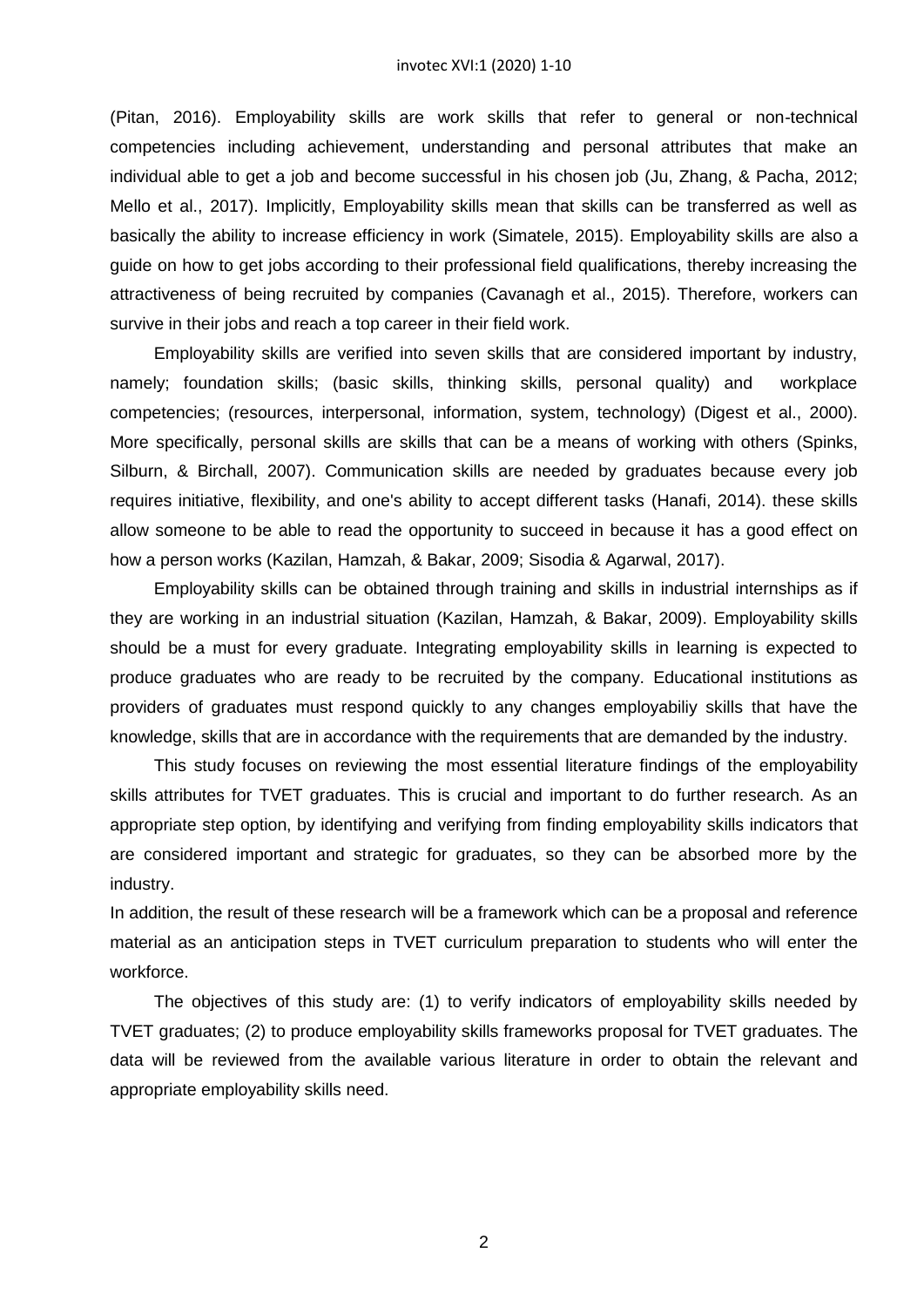# **2. Methods**

The study searched about 120 journals, the majority of which were in Employability skills and Technical Vocational Education & Training which collected and grouped to be combine. The process of finding literature was carried out from web science data that have a huge repository through Scopus, science direct, Taylor & Francis, Sage Journals and Springer. The papers were taken in between November and December and were limited to ones published from 2006 to 2018. The articles were searched using such keywords as "employability skills", "generic skills", "framework", "Technical vocational and Training", and "industry 4.0" which were used to expand and ease the literature search process. Here presented in Table 1 the frequency for sorting out journals.

| <b>No</b> | Keyword                     | Frequency |  |
|-----------|-----------------------------|-----------|--|
| 1         | <b>Employability skills</b> | 62        |  |
| 2         | Generic skills              | 12        |  |
| 3         | <b>TVET</b>                 | 19        |  |
|           | Framework                   |           |  |
| 5         | Industry 4.0                | 20        |  |
|           | Total                       | 120       |  |

Table 1. The frequency of keyword in the journal paper

The articles were then read thoroughly and partially in order to make them easier to be tormented and grouped. Furthermore, irrelevant articles were eliminated and accordingly separated according to needs. From this stage, as many as 60 relevant articles were acquired. All the 60 articles were then analyzed whether they focus on employability skills that are oriented in TVET or not.

The articles were analyzed by reviewing what the research focus was, the scope of the problem under study, where the research focused on, and how the research results were. These findings are conceptualized into a literature review that has novelty value (Hsieh & Shannon, 2005). Then the articles were explored and combined in a literature review form (Stepchenkova, Kirilenko, & Morrison 2008). The discussion sections, criticized by providing visionary ideas to answer the purpose of literature that contributes insight to the reader. A relevant article from 2006 to 2018 were analyzed and summarized as shown in the example of Table 2.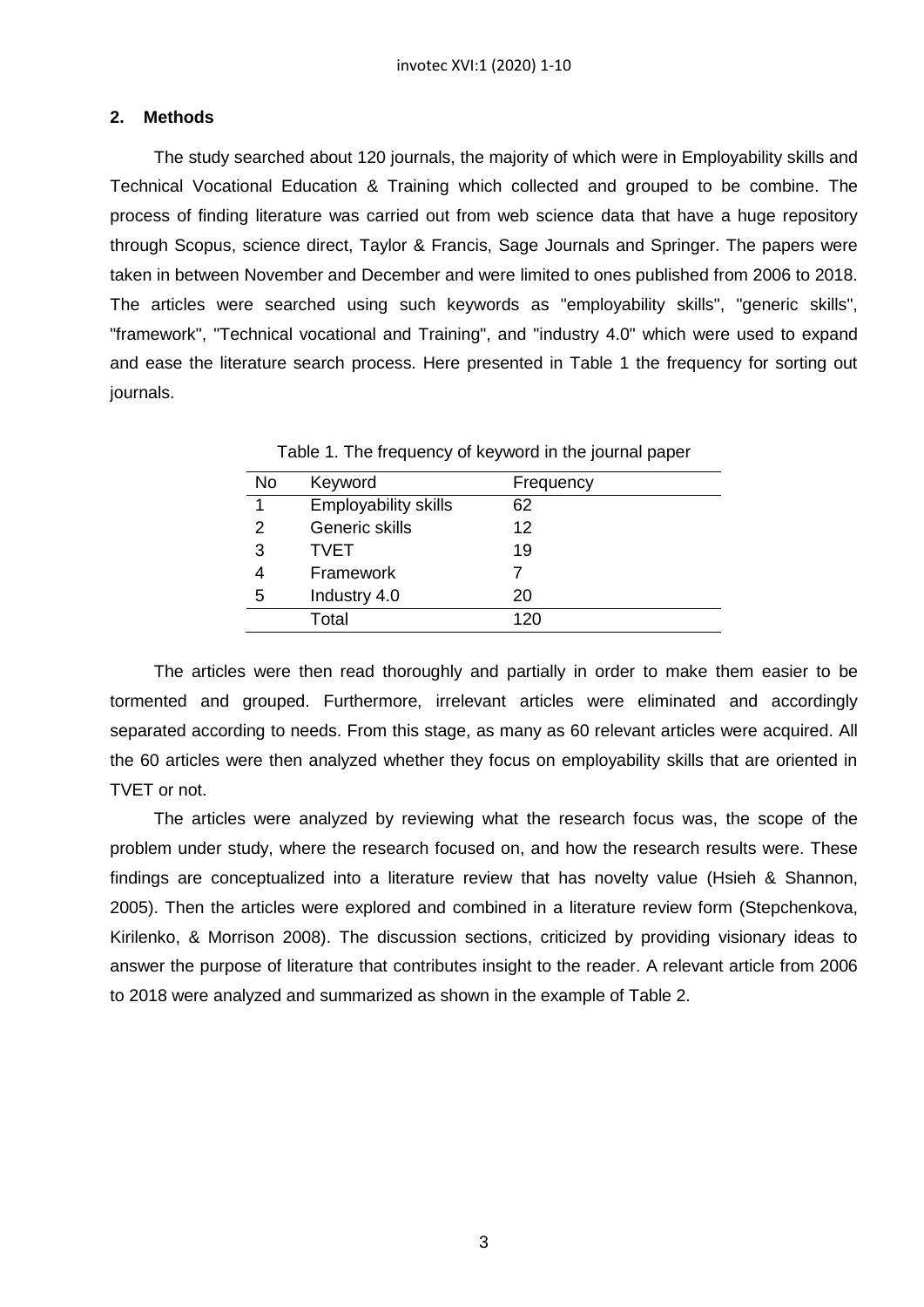| Study                                                                                                                                                                                                    | Participant                                                                         | Context                                                                                                                                                                              | Type of Data                                                                                                          | <b>Basic Finding</b>                                                                                                                                                          |
|----------------------------------------------------------------------------------------------------------------------------------------------------------------------------------------------------------|-------------------------------------------------------------------------------------|--------------------------------------------------------------------------------------------------------------------------------------------------------------------------------------|-----------------------------------------------------------------------------------------------------------------------|-------------------------------------------------------------------------------------------------------------------------------------------------------------------------------|
| <b>Track Dining</b><br>(2017)<br>"Embedding<br>employability<br>and enterprise<br>skills in sports<br>degrees<br>through a<br>$f$ ocused $-$<br>based project a<br>student and<br>employer<br>viewpoint" | 30<br>undergraduate<br>students and 5<br>industrial<br>projects (United<br>Kingdom) | The project<br>based learning<br>experience is<br>carried out for<br>10 days by<br>undergoing an<br>11-week<br>university<br><b>Sports</b><br><b>Business</b><br>semester<br>program | Mix-method<br>Questionnaire<br>using iPad and<br>online survey tools.<br>Interviews with<br>students and<br>industry. | Students lack<br>understanding how to<br>apply skills in the<br>context of sports<br>organizations and are<br>seen as an industry<br>able to develop about<br>their abilities |

| Table 2. Example summary of journal review |  |  |
|--------------------------------------------|--|--|
|                                            |  |  |

# **3. Results and Discussion**

In general, employability skills are very important for TVET graduates. The skills of employability skills are seen as a necessity that is provided to every TVET graduate. This skill will provide long-term effects when the graduates work later. These skills will lead them to successful work in their respective fields of expertise. The company considers that employability skills are a skill that is the most important and is also assumed to be able to contribute to the company development (Markes, 2006).

The findings show that some indicators of employability skills are very important for TVET graduates. The industry considers that the most desirable graduate attributes are social skills, knowledge in the fields of engineering, communication skills, technology and information skills, management skills, creative and innovative, problem solving and critical thinking. This indicates that TVET graduates, in addition to having educational qualifications in their respective fields, must also still have a social nature and interpersonal abilities. Whereas, their technical skills can continue to be deepened in the industry where they work (Lee & Chin, 2016). TVET graduates can be flexible and quickly adaptable in a new work environment. These findings had a huge impact to the graduates who have an implication that there are other factors sought by the industry in recruiting workers. In the table 3 it is presented more specifically and relevantly from the latest research on employability skills indicators.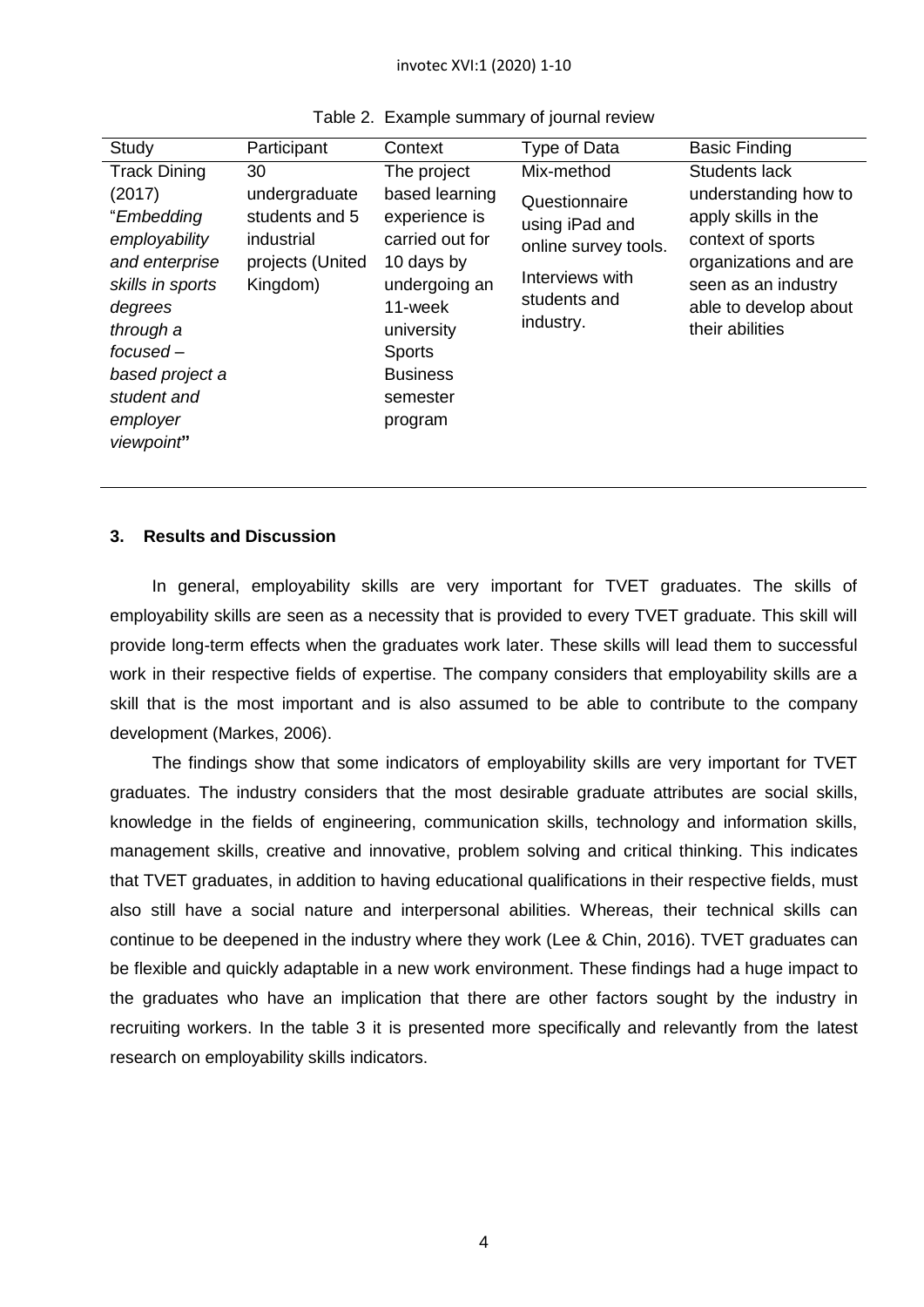| No.            | Source                    | Employability skills indicator                           |
|----------------|---------------------------|----------------------------------------------------------|
| 1              | Interpersonal Skills      | Ghazali & Bennett (2017); Dinning (2017); De Cuyper et   |
|                |                           | al. (2012); Ahmed et al. (2012); Smith, Maguire, & Han   |
|                |                           | (2018); Stoner & Milner (2010)                           |
| $\overline{2}$ | Knowledge of Technical    | Saunders & Zuzel (2010); Palmer (2009); Schech et al.    |
|                |                           | (2017); Washer (2007); Watkins & Smith (2018); Drange,   |
|                |                           | Bernstrøm, & Mamelund (2018); Markes (2006)              |
| 3              | <b>ICT Skills</b>         | Knox & Stone (2018); Chan et al. (2018); Pérez-Ortiz, &  |
|                |                           | Ruesga-Benito (2018); Simatele (2015); Buunaaisie et al. |
|                |                           | (2017)                                                   |
| 4              | Communication             | (2018); Adeyinka-Ojo (2018);<br>Yuzainee,<br>Suleman     |
|                |                           | Zaharim, & Omar (2011); Deeley (2014)                    |
| 5              | <b>Management Skills</b>  | Lim et al. (2016); Hordósy, Clark, & Vickers (2018);     |
|                |                           | Keller, Parker, & Chan (2011)                            |
| 6              | Creative and Innovative   | Higdon (2018); Sardana & Arya (2003)                     |
|                | solving<br>Problem<br>and | Ismail & Mohammed (2015); Hammer et al. (2018)           |
|                | <b>Critical Thinking</b>  |                                                          |

Table 3. Employability skills framework for TVET

The ideal figure of TVET graduates must be flexible to the job market needs, that is why the market needs the employability skills attributes considered most relevant by TVET graduates to become a priority of the company's choice in recruiting workers. The result of the research shows that the industry agreed that there are seven employability skills; interpersonal skills, thinking skills, personal qualities, resource skills, ICT skills, basic skills, and information skills (Rasul et al., 2012). This is related to the employability skills survey that are considered important by the manufacturing industry, namely; communication skills, problem solving skills, adaptive skills, interpersonal skills and the ability to work as a team, organizational and personal management skills, management skills, English language skills, leadership skills and ICT skills (Chan et al., 2018).

In addition to generic employability skills, there must be technical skills that are used as basic fundamentals that will provide changes in a mastery of technology (Spinks, Silburn, & Birchall, 2007). Technical skills are specialized work and basic academic skills, these skills are further classified as science (Misra & Khurana, 2017). These technical skills must be in accordance with the qualification standards in their respective countries. In Indonesia, there are special standards for several TVET graduates, namely Qualification Indonesian Framework or KKNI, such as electrical engineering, civil engineering, automotive, culinary, fashion, and cosmetology engineering. Furthermore, from one more specific expertise divided into several skill schemes, for example, machine operators.

Furthermore, the company is very interested in graduates who can develop their company. For this reason, each worker ideally has good verbal communication skills. In the world of work, communication is needed in the effort of coordination, instruction, and information back. Without good communication it will have implications for miss communication in receiving information. Therefore, communication is considered important in order to unite perceptions between workers.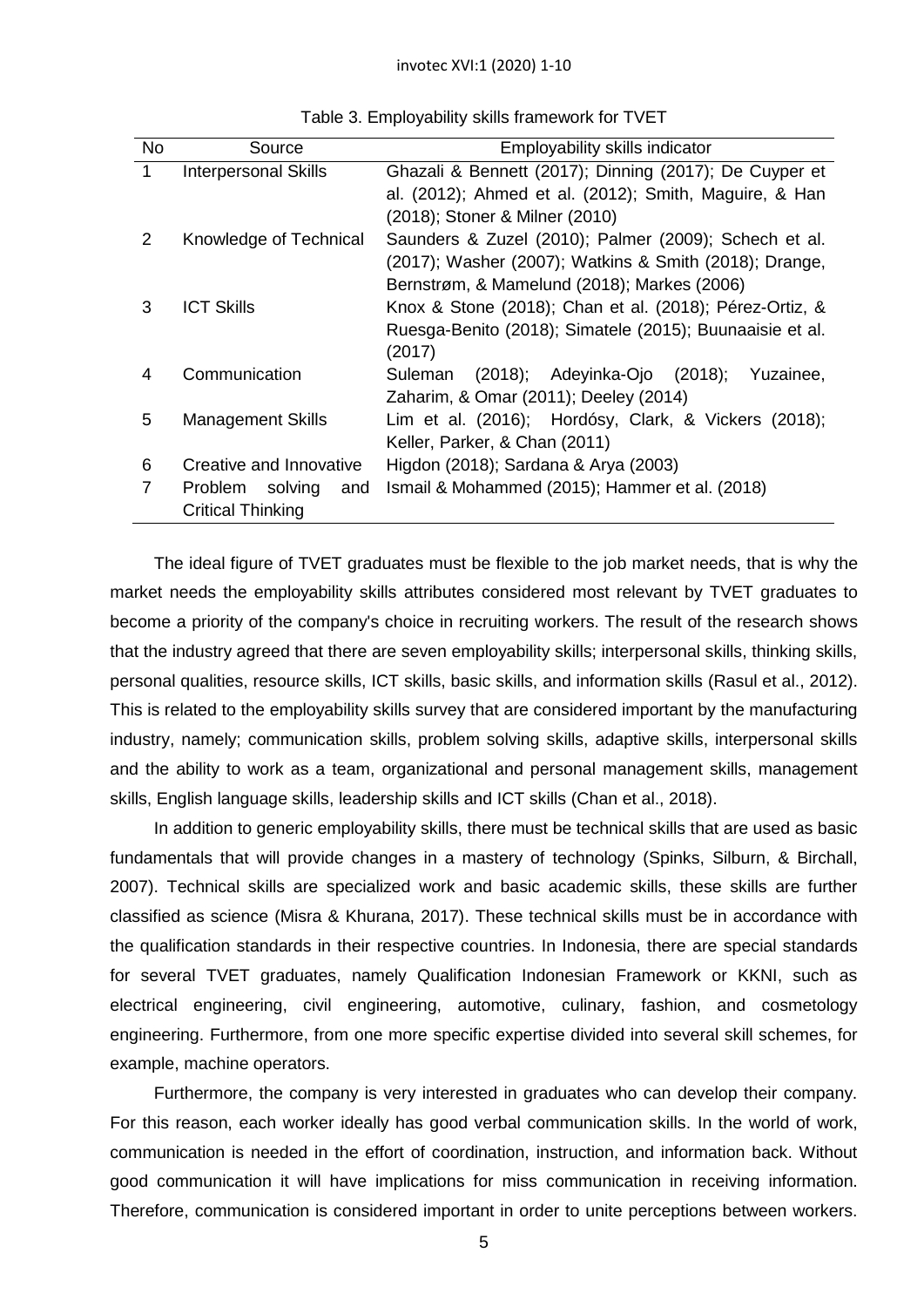This if it goes well can improve the performance of workers which will have an impact on the development of company productivity.

Research results show that personality also plays an important role in a corporate environment (Ahmed et al., 2012). Environmental culture in a company will produce comfort in work. Personal and social skills are closely related to skills related to fellow humans and the skills of managing tasks or work. Personality has a relationship with one's motivation and culture (Rodzalan & Saat, 2012). For example, the employee ethics are given a job desk by the boss if the worker has good response, then he will have a tendency to work with full motivation and awareness. That way, the boss becomes satisfied because the worker is because he has a good quality performance at work. So that it will automatically affect the progress of his career, even more broadly to maintain jobs in his field (Drange, Bernstrøm, & Mamelund, 2018).

In some large companies, workers who have critical thinking are needed to face the problem being faced by the company. There are so many problems, conflicts that can occur from companies. Critical thinking is very helpful for a company, thus contributing successfully to the company's strategic direction (Clayton et al., 2004). By having problem-solving competencies and analytical thinking will later have an impact on making a quick and appropriate decision. TVET graduates should ideally be able to adapt quickly to these skills because they have felt an internship at work first, so that it helps apply and practice knowledge effectively at work later (Zaharim, Yusoff, & Omar, 2009).

Meanwhile, IT skills and use of technology in the company have become a must for every worker. The company has switched to the concept of a smart factory model or industry 4.0. The digitization process in the production flow is very helpful in efficient time. The rasionation has become a necessity for TVET graduates to be able to respond to technological changes that are developing by using them in the society of digital culture (Nonthacumjane, 2011; Schech et al., 2017). In line with that, every worker must be able to choose and use the technology that will be used so that it can help his work.

In modern industries like this, it is a priority that companies recruit workers who have creative and innovative skills (Wickramasinghe & Perera, 2010). Workers are required to think creative and innovative so as to produce an idea, the idea and novelty can bring dynamic changes to the company progress. Therefore, it could just as slow to innovate, the company becomes displaced by competition with other companies. This is what causes the consequence that company people must be filled with creative and innovative workers.

Everyday activities carried out by workers always require that there be a deadline work system (Rowley, 2014). In balancing a busy schedule, such as sports, work shifts and rest. In a company or organization, this capability can be felt useful for the continuity of a company (Rothwell & Arnold, 2007). Because workers who have good self-discipline will have an effect on work productivity (Orner, 2009). This work productivity will bring a domino effect to the sustainability of the company itself. The quality of self-discipline is certainly a climax of the corporate climate that

6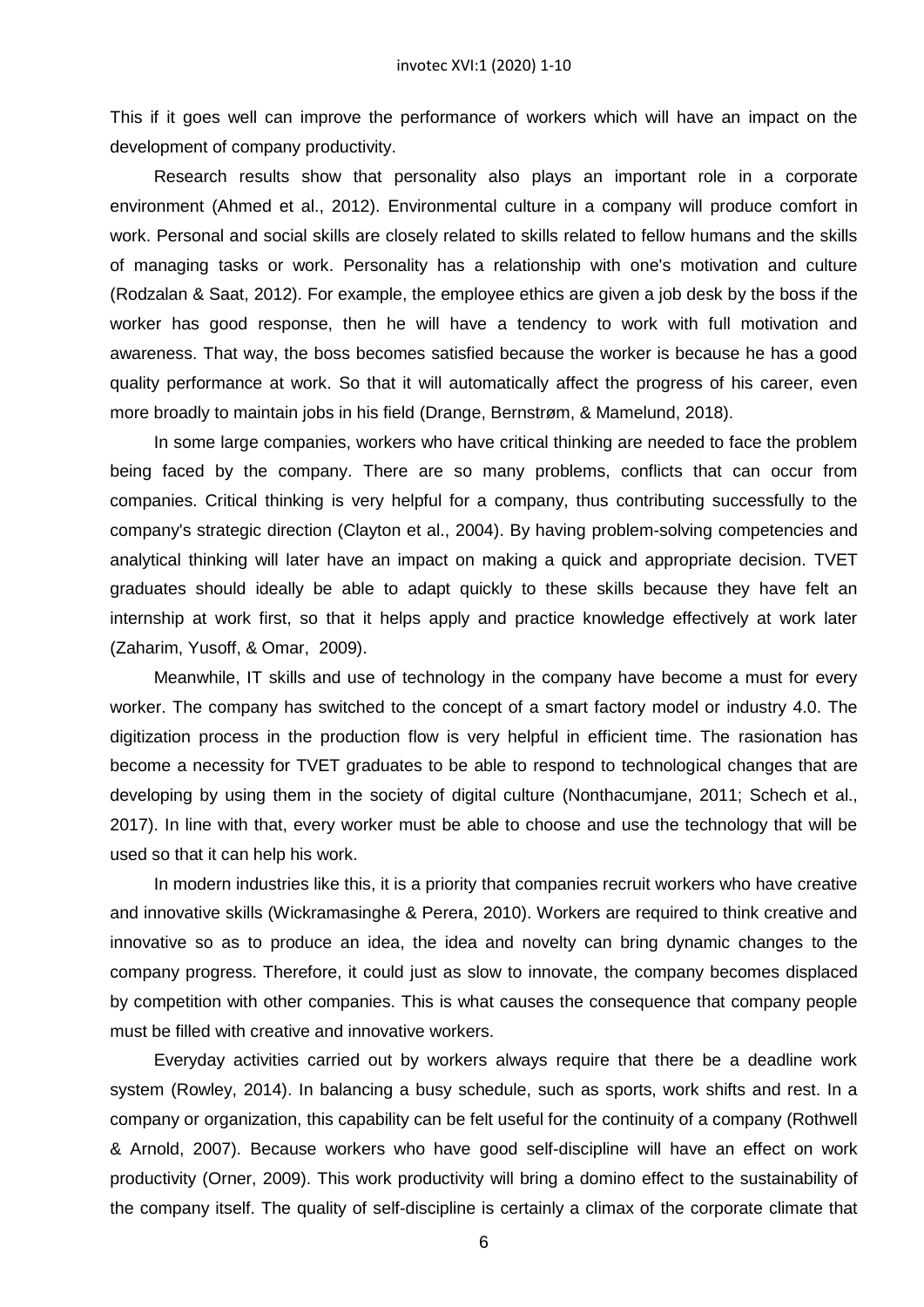improves the quality of self-discipline. Implicitly, skills are seen as work capabilities that are considered important (Dinning, 2017).

## **4. Conclusion**

This literature review helps in recommending a list of employability skills needed by TVET graduates. The attributes are taken from several research results that have been verified by experts. The implications of this study will help academics in recommending a set of employability skills that are prioritized by industry. In the future, academics need to prioritize the contents of employability skills to highlight the gap between the skills they have and the skills needed by the industry, so that they can be a solution to minimize the employability skills gap.

The importance of working skills needs to be realized by academics. The companies have set criteria for the desired standard. Many factors also affect employability skills such as gender, work experience in self motivation, and demography. From this review, it is necessary to have comprehensive and dynamic changes in order to form the contents of high employability skills. In the middle of extracurricular activities in TVET can be integrated with the training that forms characters such as self-management, leadership, social skills, and problem solving.

The good quality of employability skills greatly influences the sustainability of his career development in working. These employability skills directly provide a positive charge so that TVET graduates can adapt quickly and grow their work readiness. This can be explained between the needs of the workforce and the expected skills desired by the company.

## **References**

- Adeyinka-Ojo, S. (2018). A strategic framework for analysing employability skills deficits in rural hospitality and tourism destinations. *Tourism Management Perspectives*, 27(April), 47–54.
- Ahmed, F., Capretz, L. F., Bouktif, S., and Campbell, P. (2012). Soft skills requirements in software development jobs: A cross-cultural empirical study. *Journal of Systems and Information Technology*, 14(1), 58–81.
- Bridgstock, R. (2009). The graduate attributes we've overlooked: Enhancing graduate employability through career management skills. *Higher Education Research and Development*, 28(1), 31–44.
- Buunaaisie, C., Manyara, A. M., Annett, H., Bird, E. L., Bray, I., Ige, J., … and Evans, D. (2018). Employability and career experiences of international graduates of MSc Public Health: a mixed methods study. *Public Health*, 160, 62–69.
- Cavanagh, J., Burston, M., Southcombe, A., and Bartram, T. (2015). Contributing to a graduatecentred understanding of work readiness: An exploratory study of Australian undergraduate students' perceptions of their employability. *International Journal of Management Education*, 13(3), 278–288.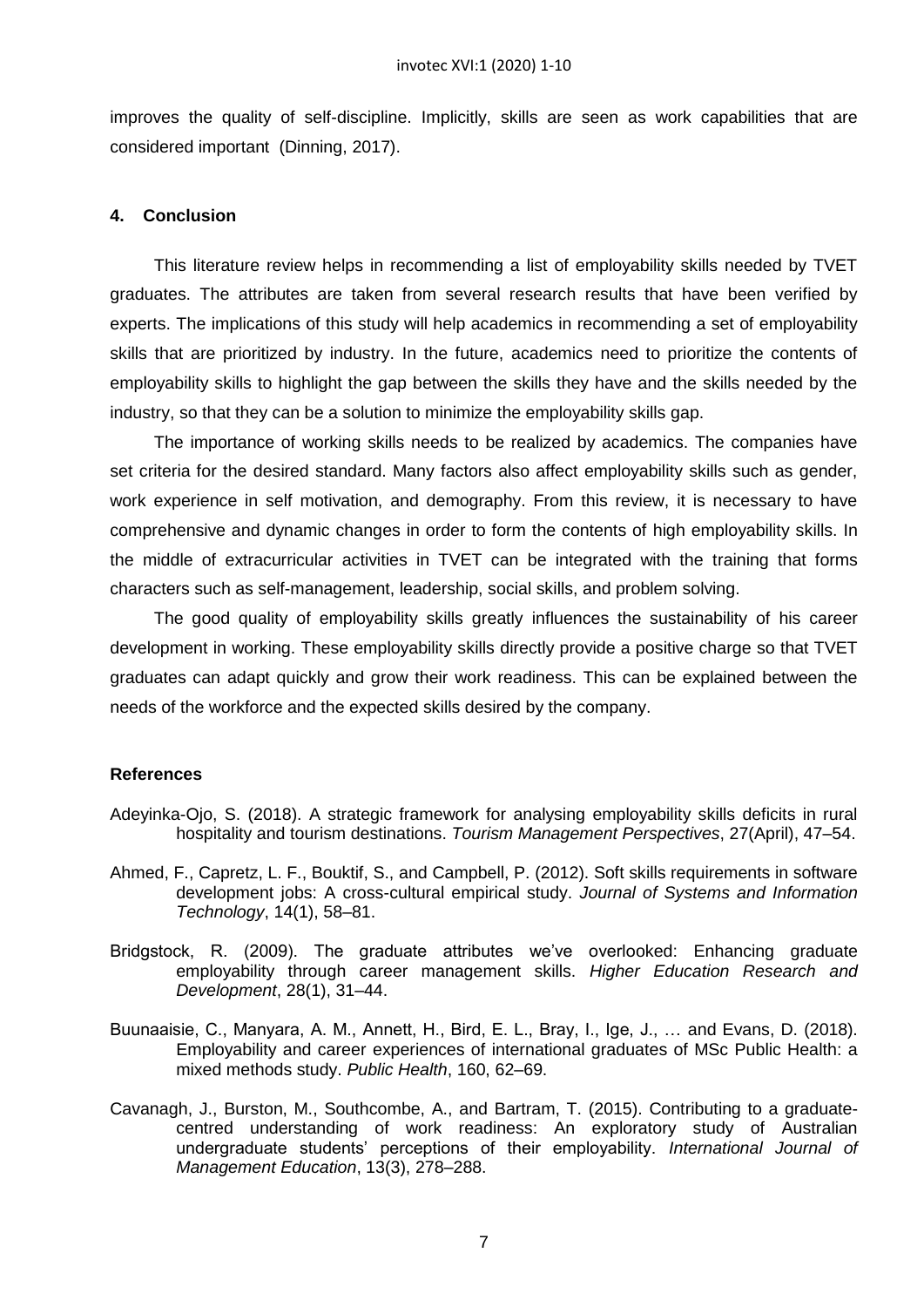- Chan, C. K. Y., Fong, E. T. Y., Chan, C. K. Y., and Fong, E. T. Y. (2018). Disciplinary differences and implications for the development of generic skills : a study of engineering and business students perceptions of generic skills. *European Journal of Engineering Education*, 0(0), 1–23.
- Clayton, B., Blom, K., Meyers, D., and Bateman, A. (2004). Assessing and certifying generic skills. *Generic Skills in Vocational Education and Training: Research Readings*, 157–172.
- De Cuyper, N., Raeder, S., Van der Heijden, B. I. J. M., and Wittekind, A. (2012). The association between workers' employability and burnout in a reorganization context: Longitudinal evidence building upon the conservation of resources theory. *Journal of Occupational Health Psychology*, 17(2), 162–174.
- Deeley, S. J. (2014). Summative co-assessment: A deep learning approach to enhancing employability skills and attributes. *Active Learning in Higher Education*, 15(1), 39–51.
- Digest, T., Created, W. A. S., Eric, B. Y., and Resources, T. H. E. E. (2000). *Skills : An Update. ERIC Digest No . 220 . Employability Skills : An Update . ERIC Digest*. (220), 1–8.
- Dinning, T. (2017). Embedding employability and enterprise skills in sport degrees through a focused work - based project; a student and employer viewpoint. *Cogent Education*, 4(1),  $1 - 14.$
- Drange, I., Bernstrøm, V. H., and Mamelund, S. E. (2018). Are You Moving Up or Falling Short? An Inquiry of Skills-based Variation in Self-perceived Employability among Norwegian Employees. *Work, Employment and Society*, 32(2), 387–406.
- Ghazali, G., and Bennett, D. (2017). Employability for music graduates: Malaysian educational reform and the focus on generic skills. *International Journal of Music Education*, 35(4), 588–600.
- Hammer, S., Abawi, L., Gibbings, P., Jones, H., Redmond, P., and Shams, S. (2018). Developing a generic review framework to assure capstone quality. *Higher Education Research and Development*, 37(4), 730–743.
- Hanafi, I. (2014). *Pendidikan Teknik dan Vokasional*. Bandung: PT Refika Aditama.
- Higdon, R. D. (2018). From employability to 'complexability.' *Industry and Higher Education*, 32(1), 33–46.
- Hordósy, R., Clark, T., and Vickers, D. (2018). Lower income students and the 'double deficit' of part-time work: undergraduate experiences of finance, studying and employability. *Journal of Education and Work*, 00(00), 1–13.
- Hsieh, H. F., and Shannon, S. E. (2005). Three approaches to qualitative content analysis. *Qualitative health research*, 15(9), 1277-1288.
- Ismail, S., and Mohammed, D. S. (2015). Employability Skills in TVET Curriculum in Nigeria Federal Universities of Technology. *Procedia - Social and Behavioral Sciences*, 204(November 2014), 73–80.
- Ju, S., Zhang, D., and Pacha, J. (2012). Employability Skills Valued by Employers as Important for Entry-Level Employees With and Without Disabilities. *Career Development for Exceptional Individuals*, 35(1), 29–38.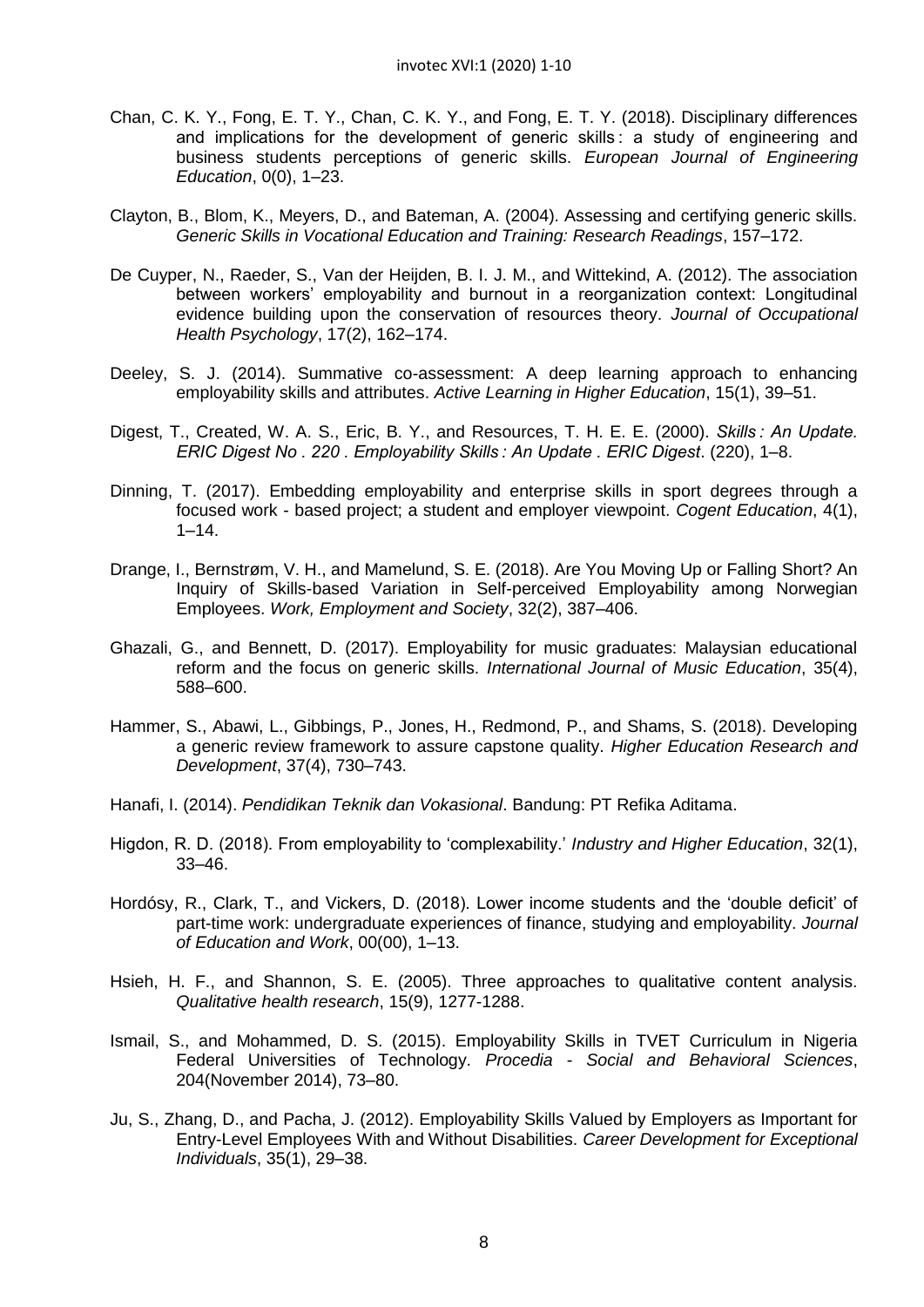- Kazilan, F., Hamzah, R., and Bakar, A. R. (2009). Employability Skills Among the Students of Technical and Vocational Training Centers in Malaysia. *European Journal of Social Sciences*, 9(1), 147–160.
- Keller, S., Parker, C. M., and Chan, C. (2011). Employability skills: Student perceptions of an is final year capstone subject. *ITALICS Innovations in Teaching and Learning in Information and Computer Sciences*, 10(2).
- Knox, J., and Stone, M. (2018). Embedding employability skills for the legal professionals of the future. *The Law Teacher*, 00(00), 1–12.
- Lee, C. C., and Chin, S. F. (2016). Engineering Students' Perceptions of Graduate Attributes: Perspectives From Two Educational Paths. *IEEE Transactions on Professional Communication*, 60(1), 42-55.
- Lim, Y. M., Lee, T. H., Yap, C. S., and Ling, C. C. (2016). Employability skills, personal qualities, and early employment problems of entry-level auditors: Perspectives from employers, lecturers, auditors, and students. *Journal of Education for Business*, 91(4), 185–192.
- Markes, I. (2006). A review of literature on employability skill needs in engineering. *European Journal of Engineering Education*, 31(6), 637–650.
- Mello, L. V., Tregilgas, L., Cowley, G., Gupta, A., Makki, F., Jhutty, A., and Shanmugasundram, A. (2017). 'Students-As-Partners' scheme enhances postgraduate students' employability skills while addressing gaps in bioinformatics education. *Higher Education Pedagogies*, 2(1), 43–57.
- Misra, R. K., and Khurana, K. (2017). Employability Skills among Information Technology Professionals: A Literature Review. *Procedia Computer Science*, 122, 63–70.
- Nonthacumjane, P. (2011). Key skills and competencies of a new generation of lis professionals. *IFLA Journal*, 37(4), 280–288.
- Orner, M. M. (2009). *Employability Skill Acquisition of Career and Technical Education Students*. Doctoral dissertation, US: Duquesne University.
- Palmer, R. (2009). Skills development, employment and sustained growth in Ghana: Sustainability challenges. *International Journal of Educational Development*, 29(2), 133–139.
- Picatoste, J., Pérez-Ortiz, L., and Ruesga-Benito, S. M. (2018). A new educational pattern in response to new technologies and sustainable development. Enlightening ICT skills for youth employability in the European Union. *Telematics and Informatics*, 35(4), 1031– 1038.
- Pitan, O. S. (2016). Towards Enhancing University Graduate Employability in Nigeria. *Journal of Sociology Anthoropology*, 7(1), 1–11.
- Rasul, M. S., Abd Rauf, R. A., Mansor, A. N., and Puvanasvaran, A. P. (2012). Employability skills assessment tool development. *International Education Studies*, 5(5), 43–56.
- Rodzalan, S. A., and Saat, M. M. (2012). The Effects of Industrial Training on Students' Generic Skills Development. *Procedia - Social and Behavioral Sciences*, 56(Ictlhe), 357–368.
- Rothwell, A., and Arnold, J. (2007). Self‐perceived employability: Development and validation of a scale. *Personnel review*.
- Rowley, C. (2014). *Student and employer perceptions of the importance of entry-level employability skills*. Doctoral dissertation.